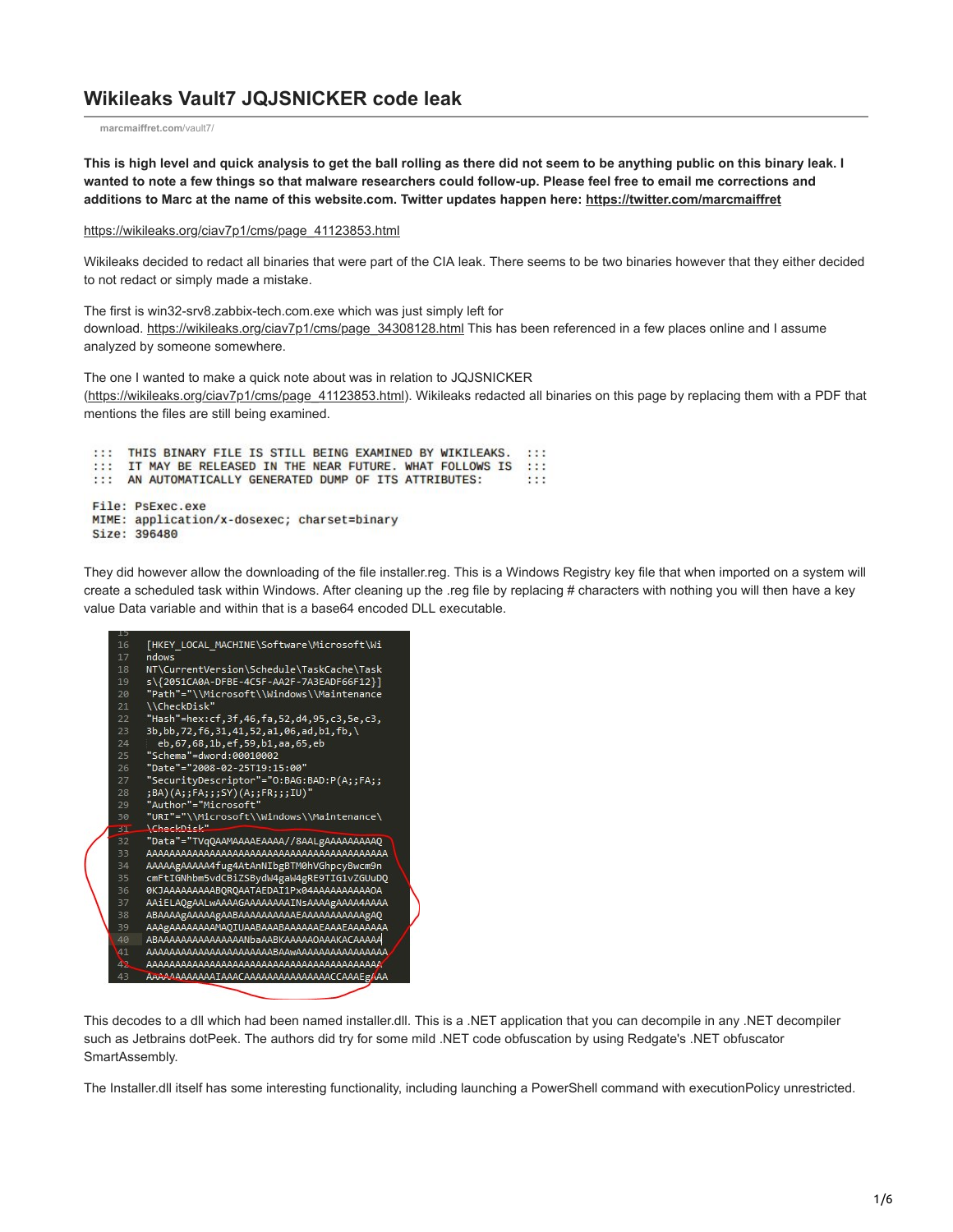D

What is more interesting is another encoded .NET DLL within the resources section of Installer.dll. This is also Base64 encoded and decodes to a file Core.dll.

Core.dll appears to be a command and control, or more so, command and execute program. It should be noted that there are characteristics of this program that fit with implant design recommendations that are documented throughout the Vault7 leaks.

One notable aspect of Core.dll is it referenced urls at the website notepad.cc.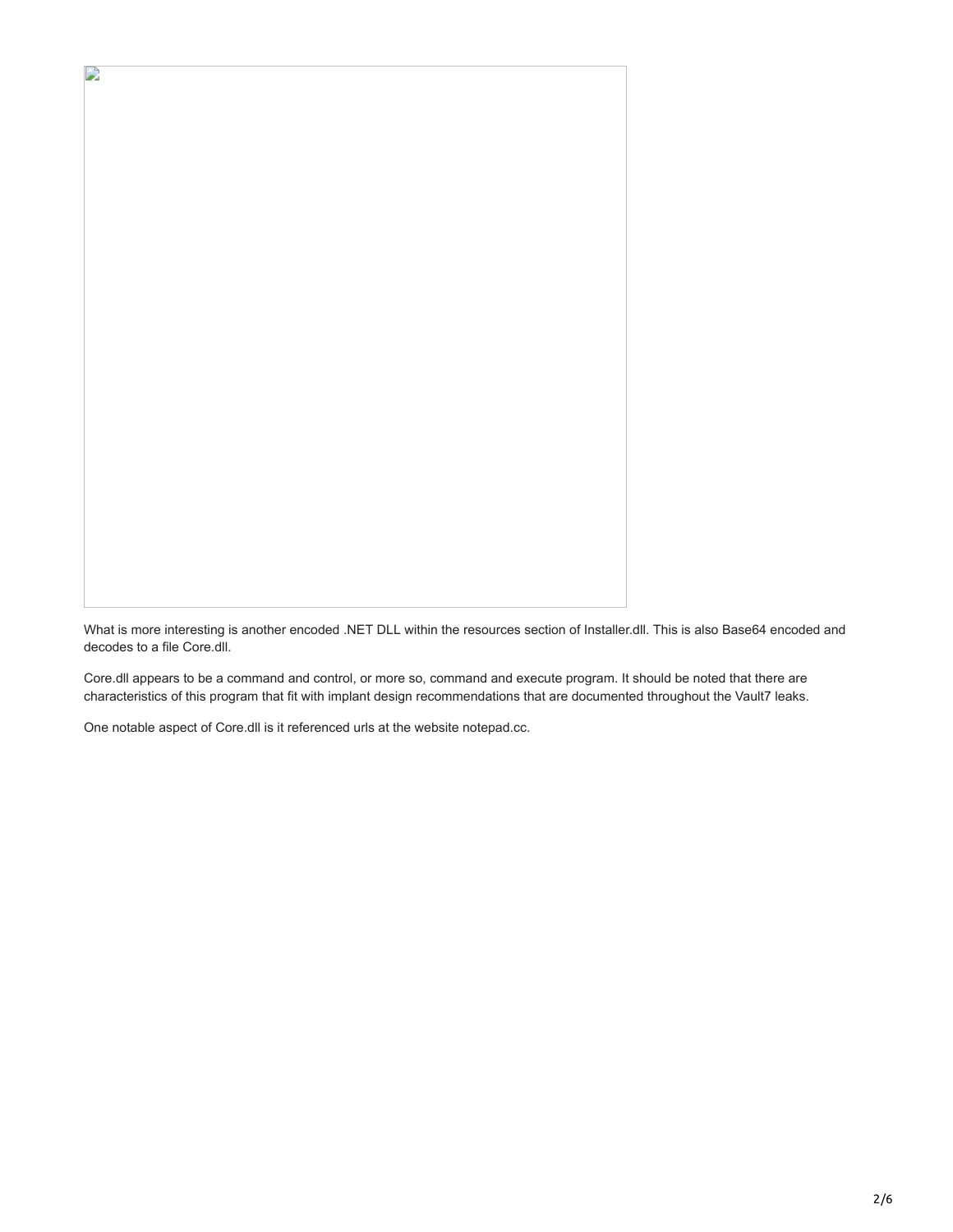Notepad.cc was a public website like pastebin where people could anonymously post content to later be referenced via static urls. I am posting this quick so more time is needed to investigate exactly how those urls are leveraged. It should be noted that the developer of Notepad.cc shut down the website in December 2015.

Another aspect of the call back mechanism is that it appears to have a typo in the user agent header which could be used from a signature perspective.

D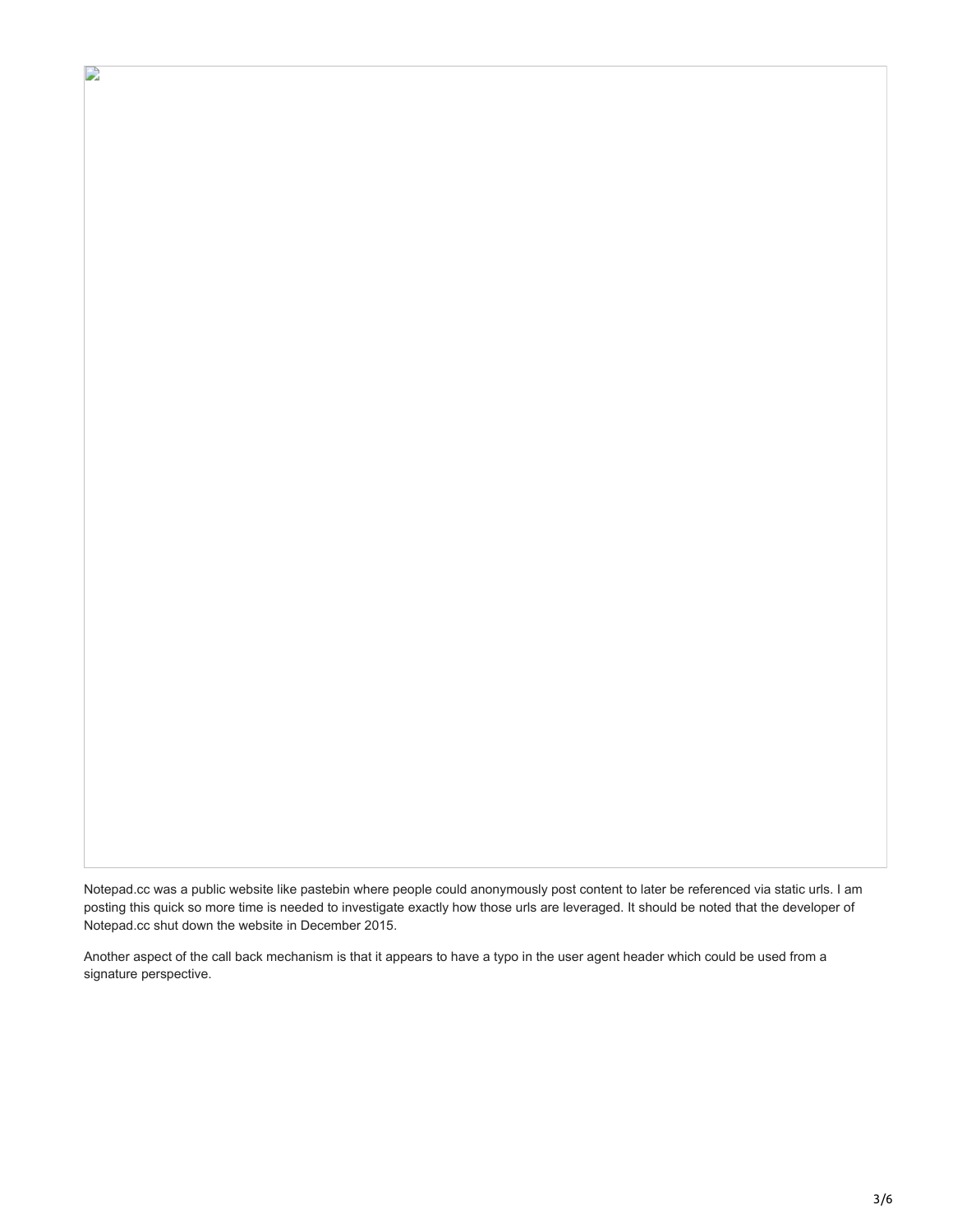The UserAgent variable is missing the closing ). It is also worth noting they used a touch enabled device user agent string as signified by the Touch at the end. It is possible they copy and pasted from the [touch screen Dell laptops in their labs?](https://wikileaks.org/ciav7p1/cms/page_14587529.html) :- o

D

There is more in these binaries but I wanted to get something up quick so that the much better full time malware reverse engineers can have a look.

Lastly, it should be noted that when I first uploaded these binaries to Virus Total the detection was 2/59 for the Installer.dll and 1/60 for the Core.dll.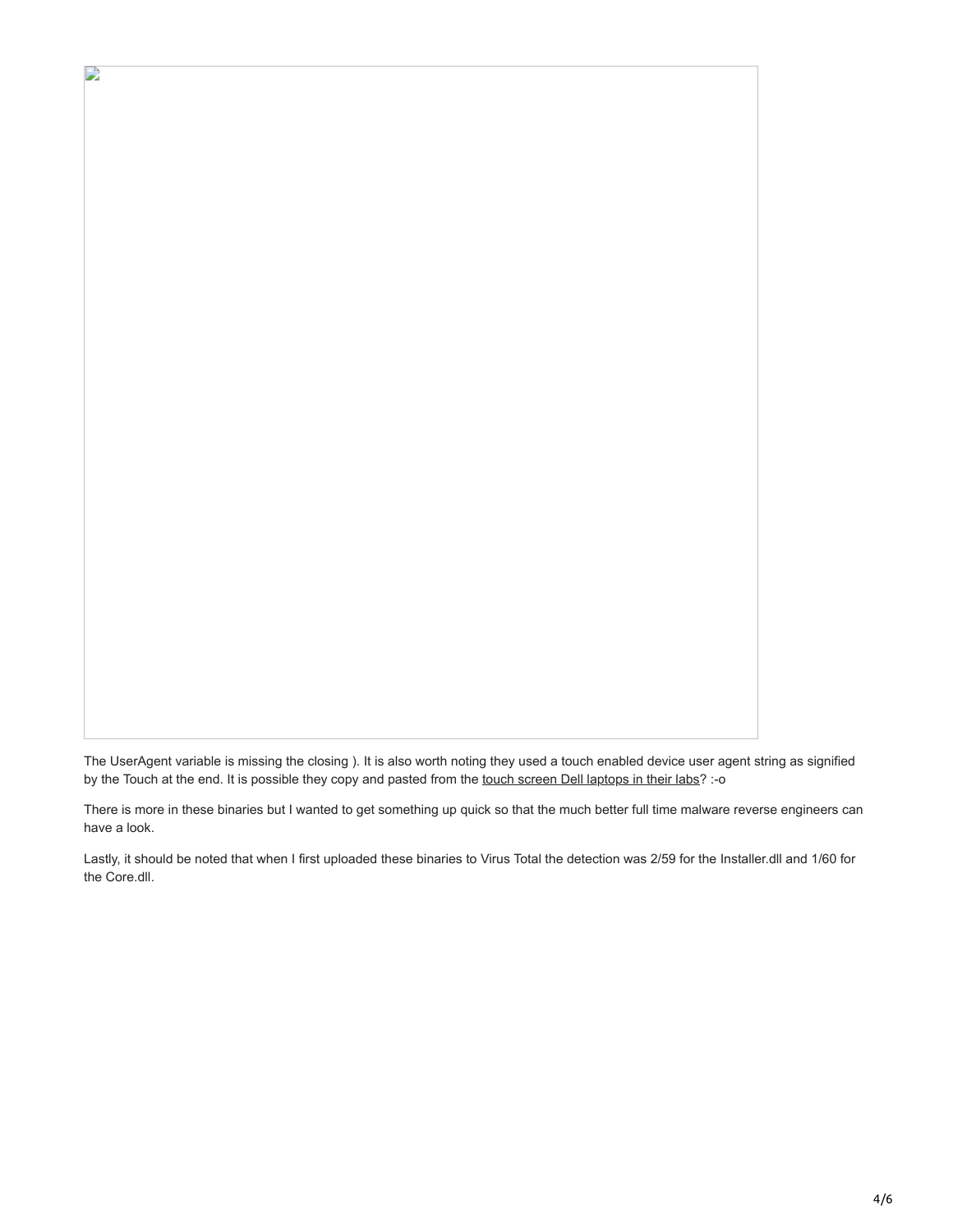| SHA256                              | f0d422222b6b39b4a141b6916cb4c844aeb6173fe185fe1030497d273f4e1377                                                                        |  |  |  |  |
|-------------------------------------|-----------------------------------------------------------------------------------------------------------------------------------------|--|--|--|--|
| File name:                          | $\sum_{i=1}^{n}$<br>ODT-ED-2017-03-09 21-21-10 363770.exe                                                                               |  |  |  |  |
| Detection ratio:                    | 2/59                                                                                                                                    |  |  |  |  |
| Analysis date:                      | 2017-03-09 21:23:37 UTC (0 minutes ago)                                                                                                 |  |  |  |  |
| <b>E</b> Analysis                   | Q File detail<br><b>O</b> Additional information<br><b>Q</b> Votes<br>Comments                                                          |  |  |  |  |
|                                     | The file being studied is a Portable Executable file! More specifically, it is a Win32 DLL file for the Windows command line subsystem. |  |  |  |  |
| <b>*</b> FileVersionInfo properties |                                                                                                                                         |  |  |  |  |
| Copyright                           |                                                                                                                                         |  |  |  |  |
| Original name                       | Installer dll                                                                                                                           |  |  |  |  |
| Internal name                       | Installer.dll                                                                                                                           |  |  |  |  |
| <b>File version</b>                 | 1.0.0.0                                                                                                                                 |  |  |  |  |
| <b>Description</b>                  |                                                                                                                                         |  |  |  |  |

What is interesting is that Kaspersky was one of the only scanners to have detection so far. This makes sense as it is my understanding that Kaspersky has an internal report on this malware in which they point out this possible Wikileaks binary mistake that I am documenting here. Not sure that they have made that public yet but did not see anything on their blog at time of writing. Note the reason that ZoneAlarm is detecting this also is because they license Kaspersky's engine. It is also interesting to note that Kaspersky, at the time this was written, was not detecting Core.dll (embedded within Installer.dll). I am not sure if that is because they did not see that in their analysis or signature updates had just not hit Virus Total yet.

| <b>Antivirus</b>                                                            |                                         | <b>Result</b>                                                                                                                           | Update   |  |  |
|-----------------------------------------------------------------------------|-----------------------------------------|-----------------------------------------------------------------------------------------------------------------------------------------|----------|--|--|
| Kaspersky                                                                   |                                         | UDS: Dangerous Object. Multi. Generic                                                                                                   | 20170309 |  |  |
| ZoneAlarm by Check Point                                                    |                                         | UDS: Dangerous Object. Multi. Generic                                                                                                   | 20170309 |  |  |
| ALYac                                                                       |                                         | $\bullet$                                                                                                                               | 20170309 |  |  |
| <b>AVG</b>                                                                  |                                         | $\bullet$                                                                                                                               | 20170309 |  |  |
| SHA256:<br>ea042bd3a7df11273e233c423e9740e6b51001911139855ef39501472a1e5fb0 |                                         |                                                                                                                                         |          |  |  |
| File name:                                                                  | embeddedbinary 1.dll                    |                                                                                                                                         | 0000     |  |  |
| Detection ratio:                                                            | 1/60                                    |                                                                                                                                         |          |  |  |
| Analysis date:                                                              | 2017-03-09 21:41:12 UTC (0 minutes ago) |                                                                                                                                         |          |  |  |
| Analysis                                                                    | Q File detail                           | <b>O</b> Additional information<br>Comments<br><b>Q</b> Votes                                                                           |          |  |  |
|                                                                             |                                         | The file being studied is a Portable Executable file! More specifically, it is a Win32 DLL file for the Windows command line subsystem. |          |  |  |
|                                                                             |                                         |                                                                                                                                         |          |  |  |
| <b>*</b> FileVersionInfo properties                                         |                                         |                                                                                                                                         |          |  |  |
| Copyright                                                                   |                                         |                                                                                                                                         |          |  |  |
| Original name                                                               | Core.dll                                |                                                                                                                                         |          |  |  |
| Internal name                                                               | Core.dll                                |                                                                                                                                         |          |  |  |
| <b>File version</b>                                                         | 1.0.0.0                                 |                                                                                                                                         |          |  |  |